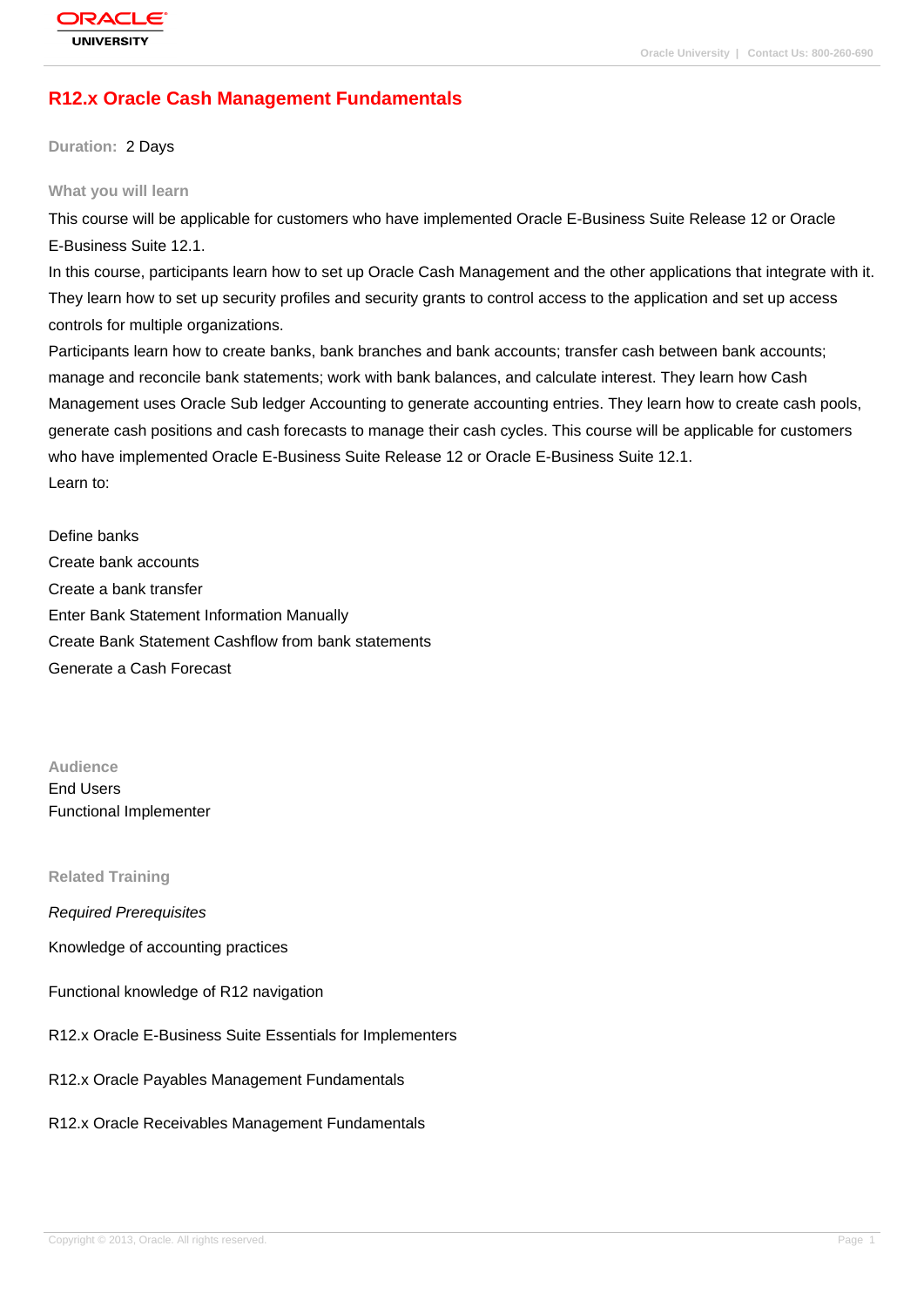#### **Course Objectives**

Transfer funds between bank accounts

Reconcile bank statements

Describe how to work with cash pools, cash positioning, and cash forecasting

Describe the accounting events generated for bank activity

Work with bank balances and calculate interest

Set up bank statement cashflows from bank file, payments, receipts, and miscellaneous transactions

Describe the SEPA Credit Transfer and its components

Set up security for bank account access

Explain how to set up Oracle Cash Management and related applications

Create bank accounts

**Course Topics**

#### **Oracle Cash Management Overview**

Describing the bank account model Describing the key concepts of reconciling bank accounts Explaining the key concepts of cash pools, cash positioning, and cash forecasting

# **Cash Management Security**

Explaining how security works in Oracle Cash Management Creating security profiles Creating security grants

# **Setting Up Oracle Cash Management**

Describing how to set up Oracle General Ledger Describing how to set up related applications Describing how to set up Oracle Cash Management

# **Creating Bank Accounts**

Defining banks Defining bank branches Creating bank accounts Defining bank transactions codes Defining bank account signing authorities

### **Bank Transfers**

Describing how to set up bank transfers Creating a bank transfer Settling a bank transfer Creating a bank account transfer template